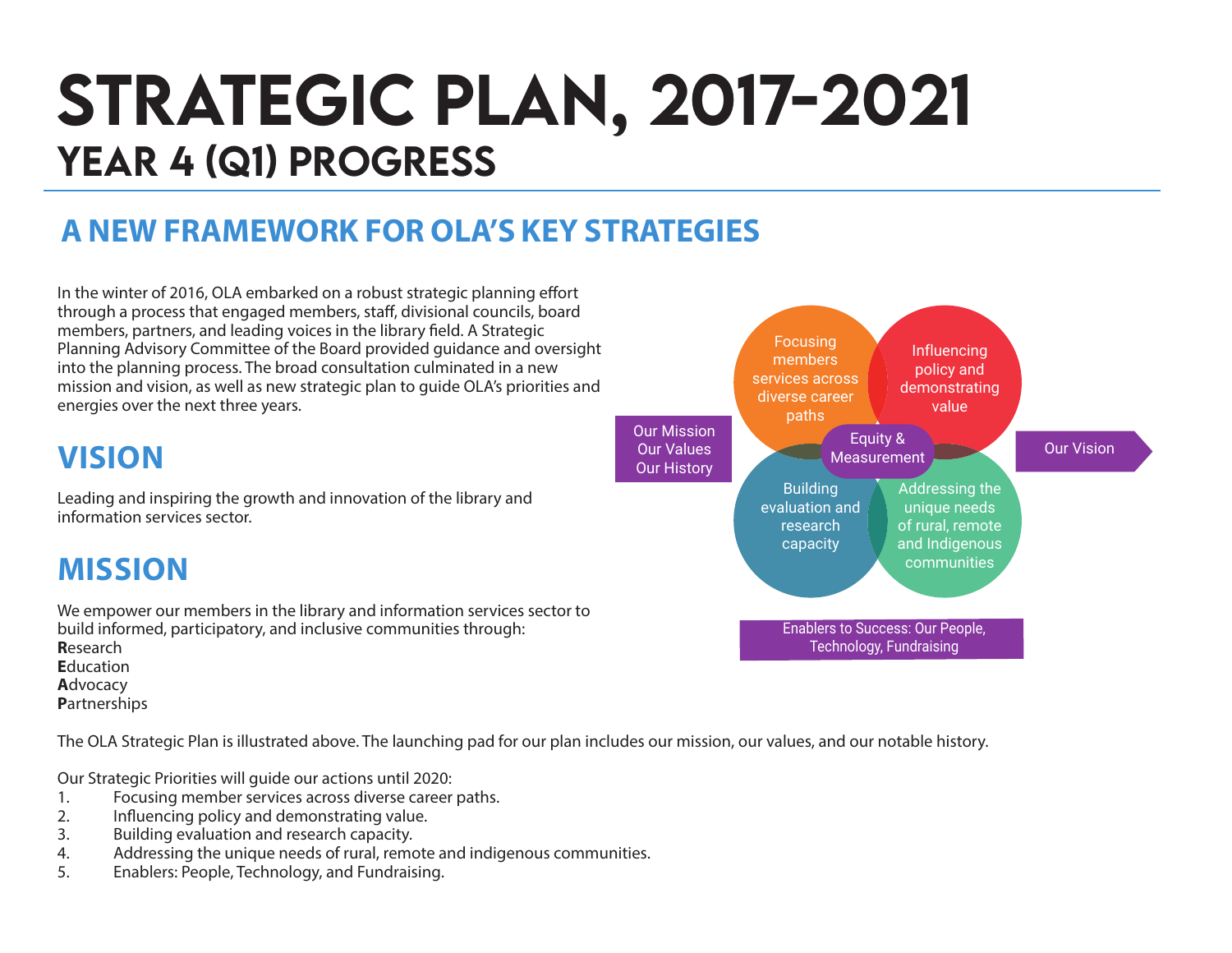### **STRATEGIC PRIORITY 1: FOCUSING MEMBER SERVICES ACROSS DIVERSE CAREER PATHS**

#### **GOALS**

Engage with library and information<br>specialists who work outside of tradit<br>libraries. specialists who work outside of traditional Engage with library and information<br>specialists who work outside of traditional and information sector and early care<br>libraries.



and information sector and early career<br>members.



Engage with those new to the library<br>and information sector and early career<br>members.<br> $\bigcup_{\text{commuities of practice.}}$ <br>Communites of practice. and develop improved platforms to support communites of practice.



#### **OVERALL COMPLETED: 50%** NOTE: REPRESENTS YEAR 4 (Q1) PROGRESS

#### **WHAT WILL SUCCESS LOOK LIKE IN THREE YEARS?**

- Our membership reflects the broad range of environments in which library and information specialists are employed.
- Early and new career members are well supported through our career and educational programs.
- Members are able to access more leadership and management programming through OLA and partner organization.
- Vibrant and successful communites of practice stimulate rapid diffusion of innovation and best practices.

# **STRATEGIC PRIORITY 2 : INFLUENCING POLICY AND DEMONSTRATING VALUE**

#### **GOALS**

**1Grow and focus OLA's advocacy and<br>
government relations strategy on target<br>
goals and define measures for assessing<br>
progress and success** government relations strategy on targeted progress and success.

# Grow and inspire a network of library<br>advocates at local and provincial levels.

Grow and inspire a network of library<br>advocates at local and provincial levels.<br>**3Expand the development and sharing of**<br>advocacy resources, tools, and strategies<br>expands to a dvocacy resources, tools, and strategies advocacy resources, tools, and strategies for member use at the local community level.



50%



#### **OVERALL COMPLETED: 25%** NOTE: REPRESENTS YEAR 4 (Q1) PROGRESS

#### **WHAT WILL SUCCESS LOOK LIKE IN THREE YEARS?**

- We have specific goals and measures for advocacy work that meets the needs of our members.
- We work collaboratively with multiple partners and share the advocacy agenda.

0 %

- We have a broad network of library advocates who are actively engaged in building and implementing our advocacy initiatives.
- Our members have access to a range of content to support their local advocacy work.

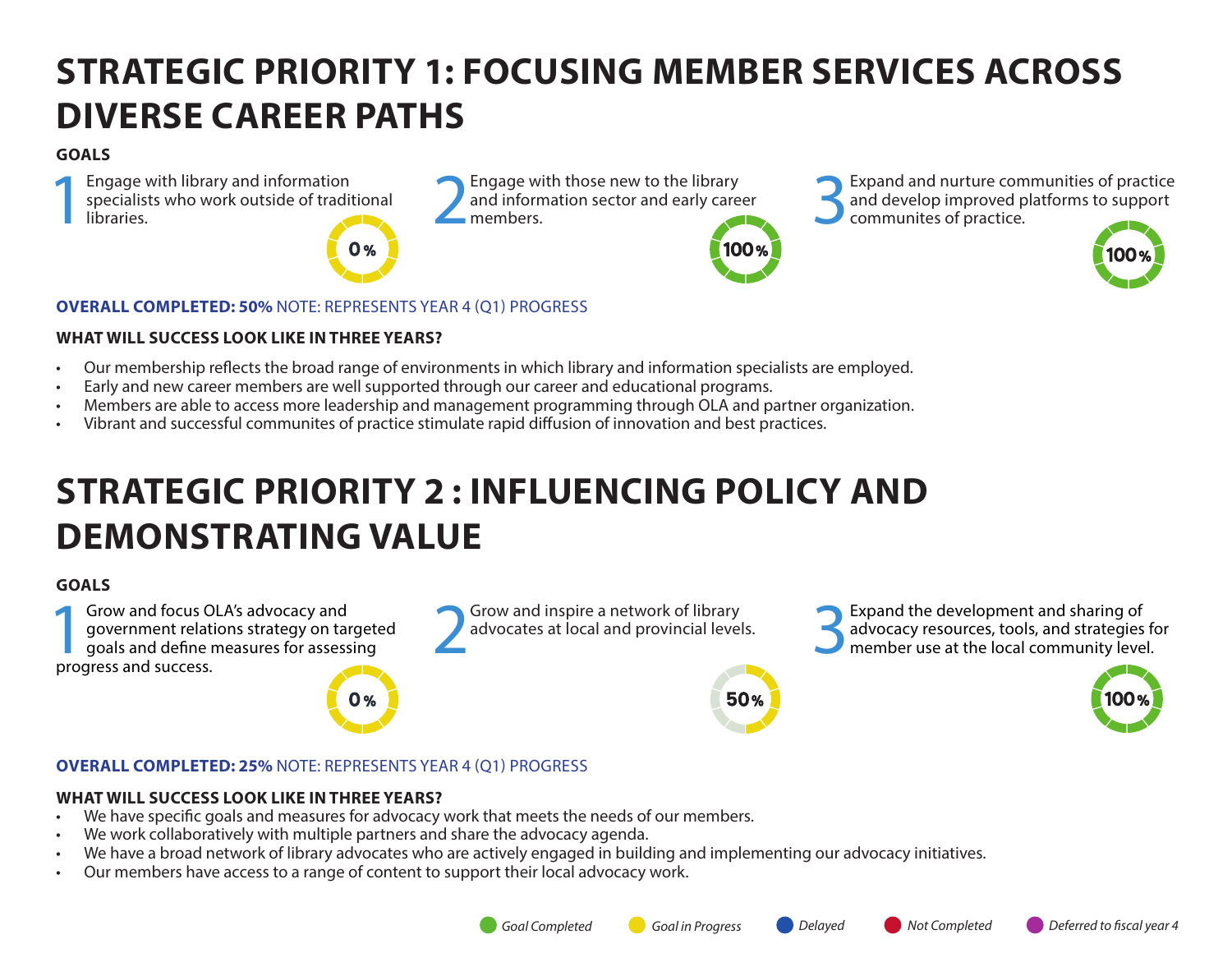### **STRATEGIC PRIORITY 3: BUILDING EVALUATION AND RESEARCH CAPACITY**

#### **GOALS**

Develop an evaluation and research strategy Build member capacity in areas of that supports best practices and assesses the value of libraries. that supports best practices and assesses the value of libraries.



Build member capacity in areas of **1986** Integrate evaluation and research across all measurement and performance evaluation. of OLA services.



#### **OVERALL COMPLETED: 0%** NOTE: REPRESENTS YEAR 4 (Q1) PROGRESS

#### **WHAT WILL SUCCESS LOOK LIKE IN THREE YEARS?**

- We have a solid strategy created by our members that includes identifying research priorities annually, meeting intended outcomes, securing research resources and partners, and effectively disseminating research reports.
- Our education and training initiatives in areas of measurement and evaluation are well subscribed.
- OLA has integrated evaluation and research across many of its programs and members services.

# **STRATEGIC PRIORITY 4 : ADDRESSING THE UNIQUE NEEDS OF RURAL, REMOTE AND INDIGENOUS COMMUNITIES**

#### **GOALS**

Identify the needs and requirements of rural, northern, and remote communities.

Identify the needs and requirements of rural,<br>
northern, and remote communities.<br> **EXECUTES** to these communities<br>
resources to these communities other organizations and associations to resources to these communities.

Solution of the set of all type:<br> **3.5 Create a plan to focus greater support**<br>
in smaller, rural, or remote communities,<br>
including Ontario's Indigenous communities and service access for libraries of all types including Ontario's Indigenous communities.



**OVERALL COMPLETED: 0%** NOTE: REPRESENTS YEAR 4 (Q1) PROGRESS. THESE TACTICS ARE ONGOING FOR THE FISCAL YEAR 2020-2021.

#### **WHAT WILL SUCCESS LOOK LIKE IN THREE YEARS?**

• A rural, remote, and Indigenous communities plan is created and deployed.

 $0%$ 

- Libraries of all types (public, school, academic, health, special) in small, rural or remote communities have access to services tailored to their unique communities.
- More members from small, rural, and remote communities access educational programs, volunteer and engage in workshops and committees.

 $\mathbf{O}$  %

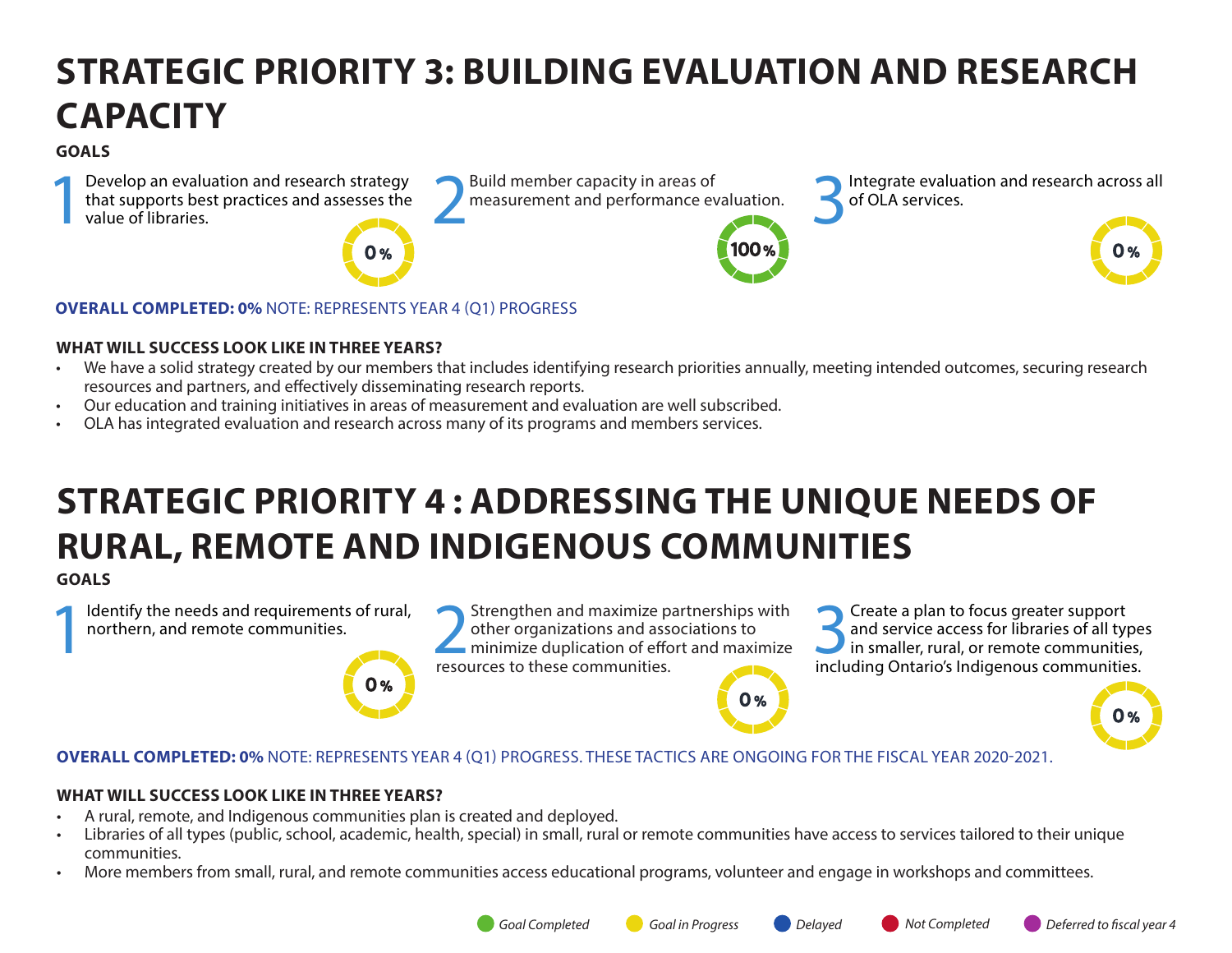# **STRATEGIC PRIORITY 5: OUR ENABLERS TO SUCCESS**

**1** Our People



#### **GOALS:**

• Enhance and promote an organizational culture that is strongly rooted in OLA's vision, mission, and values.

• Research and create a volunteer engagement

and recognition program.

**Technology** 



#### **GOALS:**

• Implement new Association Management System





#### **GOALS:**

- Implement the Fund Development Plan
- Evaluate engagement with donors
- Complete a framework for Policies & **Procedures**
- Create Policies & Procedures

#### **OVERALL COMPLETED: 50%** NOTE: REPRESENTS YEAR 4 (Q1) PROGRESS.

#### **WHAT WILL SUCCESS LOOK LIKE IN THREE YEARS?**

• OLA will have the staff/volunteer expertise and competency and resources and systems in place to continue to provide pro-active programs and services that will continually strengthen the profession and library sector.

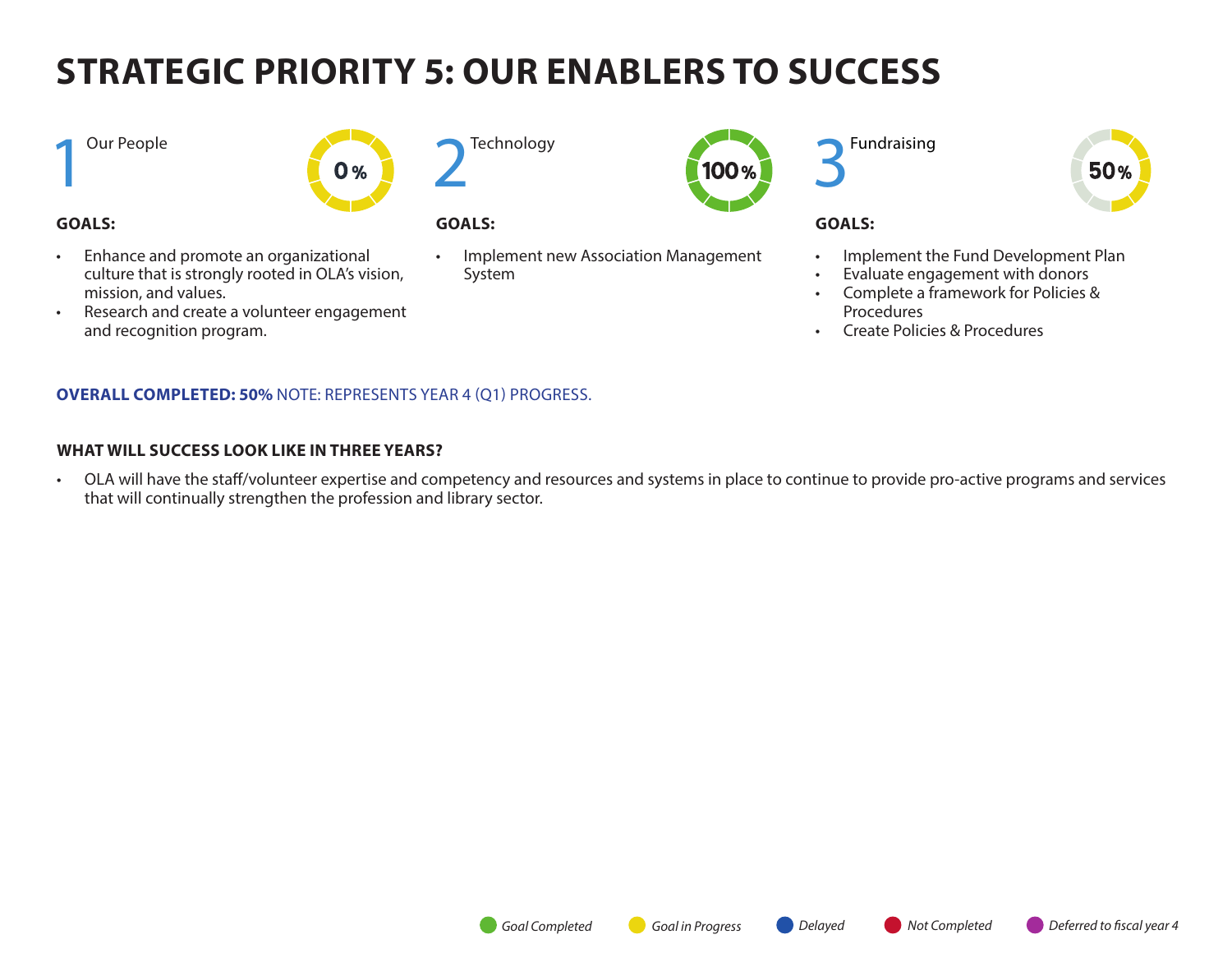### 2017-2021 Strategic priorities **2017-2021 STRATEGIC PRIORITIES: YEAR 1-4**



**YEAR 4 (Q1) PROGRESS SEPTEMBER 1, 2020 TO NOVEMBER 30, 2020**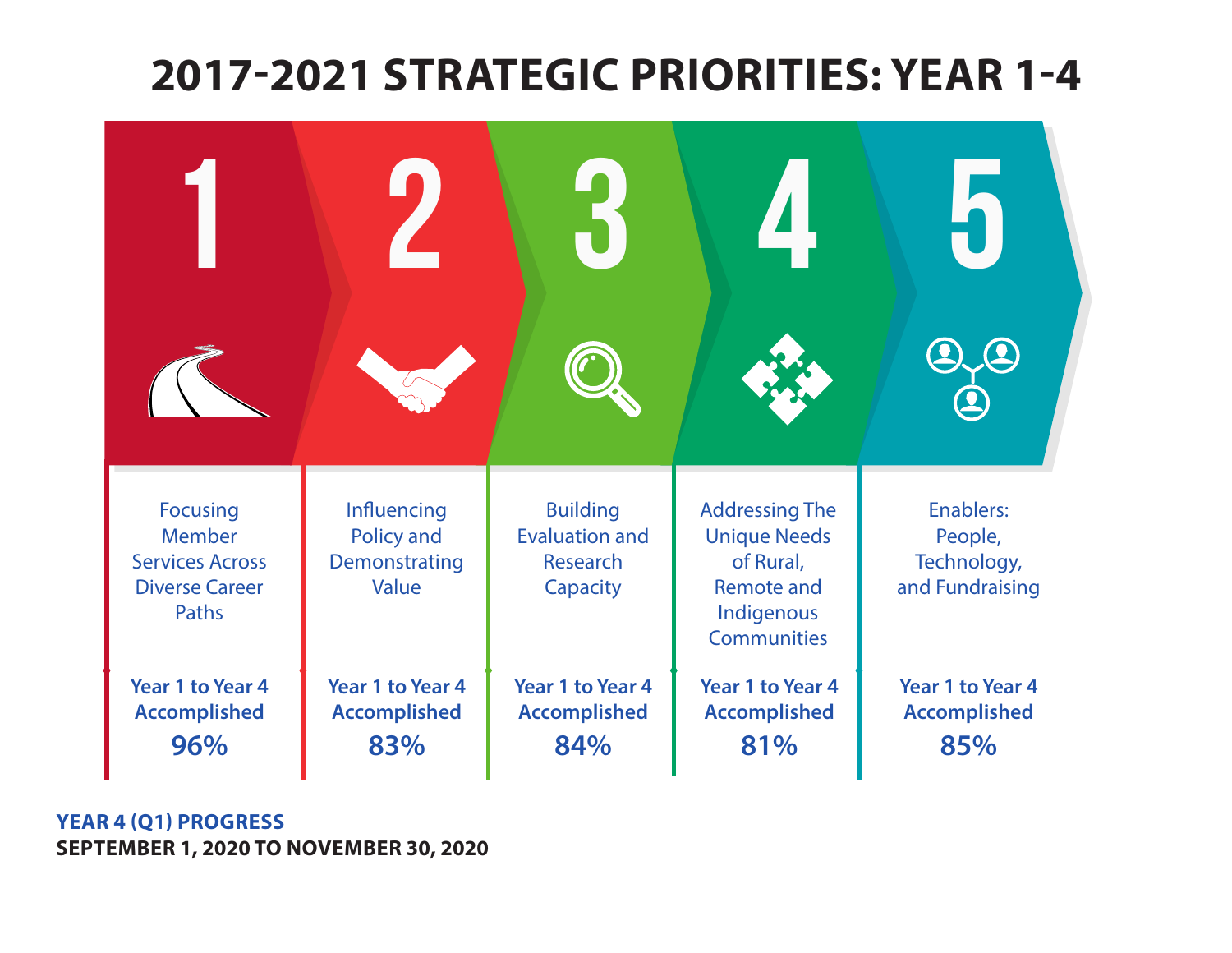| 2017-2021 Priority                                                                          | Goal                                                                                                                                                                                 | <b>Year 4 Tactic</b>                                                                                                                                                                                                                                                                                                | <b>Due Date</b>                               | Key objectives:<br>//lember Engagement<br><b>Revenue Generation</b><br><b>Revenue Generation -</b><br>new models /Support<br>for Libraries / | <b>Staff Lead (Internal)</b> | <b>Staff Members</b><br>(Internal) | Status: On<br>Track,<br>Complete,<br>Behind, On<br>going | Notes for OLA Board                                                                                                                                                                              |
|---------------------------------------------------------------------------------------------|--------------------------------------------------------------------------------------------------------------------------------------------------------------------------------------|---------------------------------------------------------------------------------------------------------------------------------------------------------------------------------------------------------------------------------------------------------------------------------------------------------------------|-----------------------------------------------|----------------------------------------------------------------------------------------------------------------------------------------------|------------------------------|------------------------------------|----------------------------------------------------------|--------------------------------------------------------------------------------------------------------------------------------------------------------------------------------------------------|
| <b>Priority 1. Focusing Member</b><br><b>Services Across Diverse</b><br><b>Career Paths</b> | 1.2. Engage with those new to the<br>library and information sector and<br>early career members                                                                                      | Encourage attendance at the virtual<br>OLA Super Conference, which will<br>allow early career members to attend<br>at a discount, and without the burden<br>of travel.                                                                                                                                              | 2020-12-01                                    | Member<br>Engagement/Revenue<br>Generation                                                                                                   | Michelle                     | Melissa/Lauren                     | On track                                                 | Registration offers being<br>made to institutions across<br>Canada, Reduced rates<br>confirmed for boards.<br>Indigenous, students.                                                              |
| <b>Priority 1. Focusing Member</b><br><b>Services Across Diverse</b><br><b>Career Paths</b> | 1.3 Expand and nurture<br>communities of practice and<br>develop improved platforms to<br>support communities of practice.<br>Ildentify the platform as part of<br>the AMS project.] | Develop and deploy the OLA<br>ONLibChat program which provides a<br>free platform for member discussion<br>on a common theme or challenge.                                                                                                                                                                          | December, 2020                                | Member Engagement                                                                                                                            | Michelle                     | Destiny                            | Complete                                                 | OnLibChat's continue to be<br>held with an average of two<br>OnLibChat's a month.<br>Average attendance is<br>around 15-20 attendees                                                             |
| <b>Priority 2. Influencing Policy</b><br>and Demonstrating Value                            | 2.1 Grow and focus OLA's<br>advocacy and government<br>relations strategy on targeted<br>goals and define measures for<br>assessing progress and success                             | Prepare and deliver<br>recommendations in response to<br>government consulations, including<br>the 2020 Fall Budget Consultations.                                                                                                                                                                                  | 2020-11-01                                    | <b>Support for Libraries</b>                                                                                                                 | Shelagh                      | Sarah                              | Ongoing                                                  | We submitted<br>recommendations as part of<br>the 2020 Fall Budget<br>Consultations We will<br>continue to evaluate further<br>opportunities to engage in<br>government consultations            |
| <b>Priority 2. Influencing Policy</b><br>and Demonstrating Value                            | 2.1. Grow and focus OLA's<br>advocacy and government<br>relations strategy on targeted<br>goals and define measures for<br>assessing progress and success                            | Engage with key Ontario Ministers<br>through OLA events, such as Ontario<br><b>Library Association Super</b><br>Conference and Ontario Public<br>Library Week.                                                                                                                                                      | February 2021 (ongoing)                       | Support for Libraries                                                                                                                        | Shelagh                      | Sarah                              | On Track                                                 | Minister MacLeod was<br>invited to open Ontario<br>Public Library Week but was<br>unable to schedule a launch<br>event. We are engaging for<br>participation during the OLA<br>Super Conference. |
| <b>Priority 2. Influencing Policy</b><br>and Demonstrating Value                            | 2.2. Grow and inspire a network<br>of library advocates at local and<br>provincial levels.                                                                                           | Support member engagement with<br>local MPPs as possible during<br>Ontario Public Library Week                                                                                                                                                                                                                      | 2020-11-01                                    | Member Engagement                                                                                                                            | Sarah                        | Lauren, Shelagh                    | Complete                                                 | Members were provided with<br>templates and invited to<br>share OLA and FOPL's joint<br>2020 Fall Budget<br>Submission with their MPPs.                                                          |
| <b>Priority 2. Influencing Policy</b><br>and Demonstrating Value                            | 2.2 Expand the development and<br>sharing advocacy resources.<br>tools, and strategies for member<br>use as the local community level.                                               | Prepare templates, instructions and<br>information briefs to support local<br>member engagement and<br>recommendations to government<br>consultations                                                                                                                                                               | Ongoing (key date is budget<br>consultations) | Member<br>Engagement/Support for<br>Libraries                                                                                                | Sarah                        |                                    | Ongoing                                                  |                                                                                                                                                                                                  |
| <b>Priority 3. Building Evaluation</b><br>and Research Capacity                             | 3.1 Develop an evaluation and<br>research strategy that supports<br>best practices and assesses the<br>value of libraries.                                                           | Gather timely information on the<br>impact of COVID-19 on Ontario's<br>libraries, including school and public<br>libraries. Share information with OLA<br>membership on an ongoing basis.                                                                                                                           | 2021-08-01                                    | Member Engagement                                                                                                                            | Sarah                        |                                    | On Track                                                 | In September and October,<br>we administered a survey of<br>Ontario schools to determine<br>the impact on school libraries<br>and school library staffing of<br>COVID-19                         |
| <b>Priority 3. Building Evaluation</b><br>and Research Capacity                             | 3.1 Build member capacity in<br>areas of measurement and<br>performance evaluation                                                                                                   | Support for OPLA Research and<br>Evaluation Committee initiatives,<br>including webinars and annual public<br>library surveys. Support for the<br>Ontario School Library Impact Project<br>Committee in the finalization of their<br>research report and dissemination of<br>results (including academic journals). | Ongoing                                       | <b>Support for Libraries</b>                                                                                                                 | Sarah                        |                                    | Ongoing                                                  | The OPLW REC will deliver<br>training at OLA Super<br>Conference.<br>The OSLIP committee has<br>completed their final report<br>and are pursuing a peer<br>reviewed publication.                 |
| <b>Priority 3. Building Evaluation</b><br>and Research Capacity                             | 3.3. Integrate evaluation and<br>research across all of OLA<br>services                                                                                                              | Support OLA's Anti-Black Racism<br>statement: Implement new processes<br>to collect demographic information on<br>OLA membership, Board, Councils,<br>Committee and conference<br>presenters (e.g. revising<br>membership form, implementing a<br>census, etc.)                                                     | 2021-01-01                                    | Member Engagement                                                                                                                            | Sarah                        |                                    | Ongoing                                                  |                                                                                                                                                                                                  |